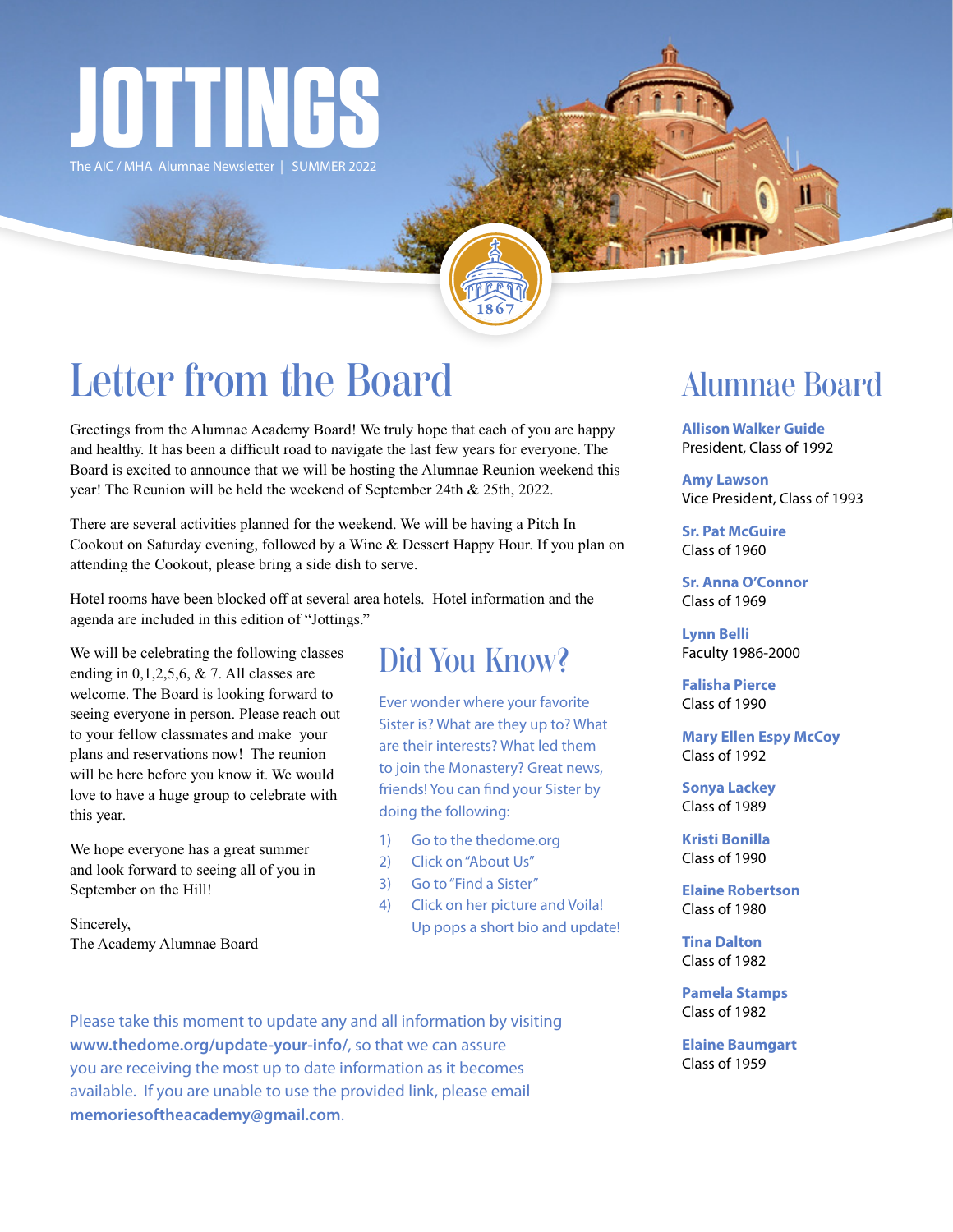

#### Dear Alumnae,

I hope that this issue of "Jottings" finds you well. When 2020 began, little did we expect that we would be dealing with a pandemic and its effects on our daily lives. We made the difficult decision to close the monastery to visitors and to "cloister" the community of sisters living here. I know that many of you have had to make difficult decisions regarding your own well-being and that of your family.

Some of you have, sadly, been affected personally by this disease. Be assured of our prayers for you and your loved ones who have suffered. We also offer prayers of gratitude for all who have recovered and hope that strength returns with every passing day.

I want to thank you for your continued support of the sisters. As alumnae of the Academy, you got to know a number of sisters. We are grateful that you continue to think of us and of all your teachers. We sisters remember you and are always happy to hear from you, learning about your life experiences and your families.

I hope that you enjoy this issue of "Jottings," and I also hope that we may be able to welcome you to visit this fall. Because of the COVID-19 pandemic, we can't know for certain if we'll be able to host the alumnae reunion as planned or if we'll have to adjust. Time will tell. No matter, though, be assured of our continued prayers for you and your families. Whenever we are able to gather in person, we look forward to your return to the hill.

God bless you!

A Anita Louise Lowe 0st

Sister Anita Louise Lowe, OSB Prioress

## **Academy Alumnae Reunion Weekend 2022 Agenda**

### FRIDAY, SEPTEMBER 23

**Informal Gathering / Dinner** The Schnitzelbank - Jasper 6:30 PM EST

### SATURDAY, SEPTEMBER 24

**Registration and Meet & Greet** The Events Center 12:00 PM - 4:00 PM EST

### **Guided Tour of Monastery & Academy Buildings**

Meet at Monastery Steps 2:30 PM - 4:00 PM EST *Students must enter the buildings with a Sister. No one is allowed in the Monastery Church after 4:00 PM.*

### **Informal Gathering & Pitch In Cookout**

Outside by the lake 4:00 PM - 8:00 PM EST *Please bring a dish to pass. Food will be served from 6:00 PM to 7:00 PM*

### SUNDAY, SEPTEMBER 25

**Continental Breakfast** The Alumnae Center 9:00 AM -10:15 AM EST

**Mass in the Monastery** 10:30 AM -11:30 AM EST

**Lunch, Academy Alumnae Meeting & Auction** The Events Center 12:00 PM -3:00 PM EST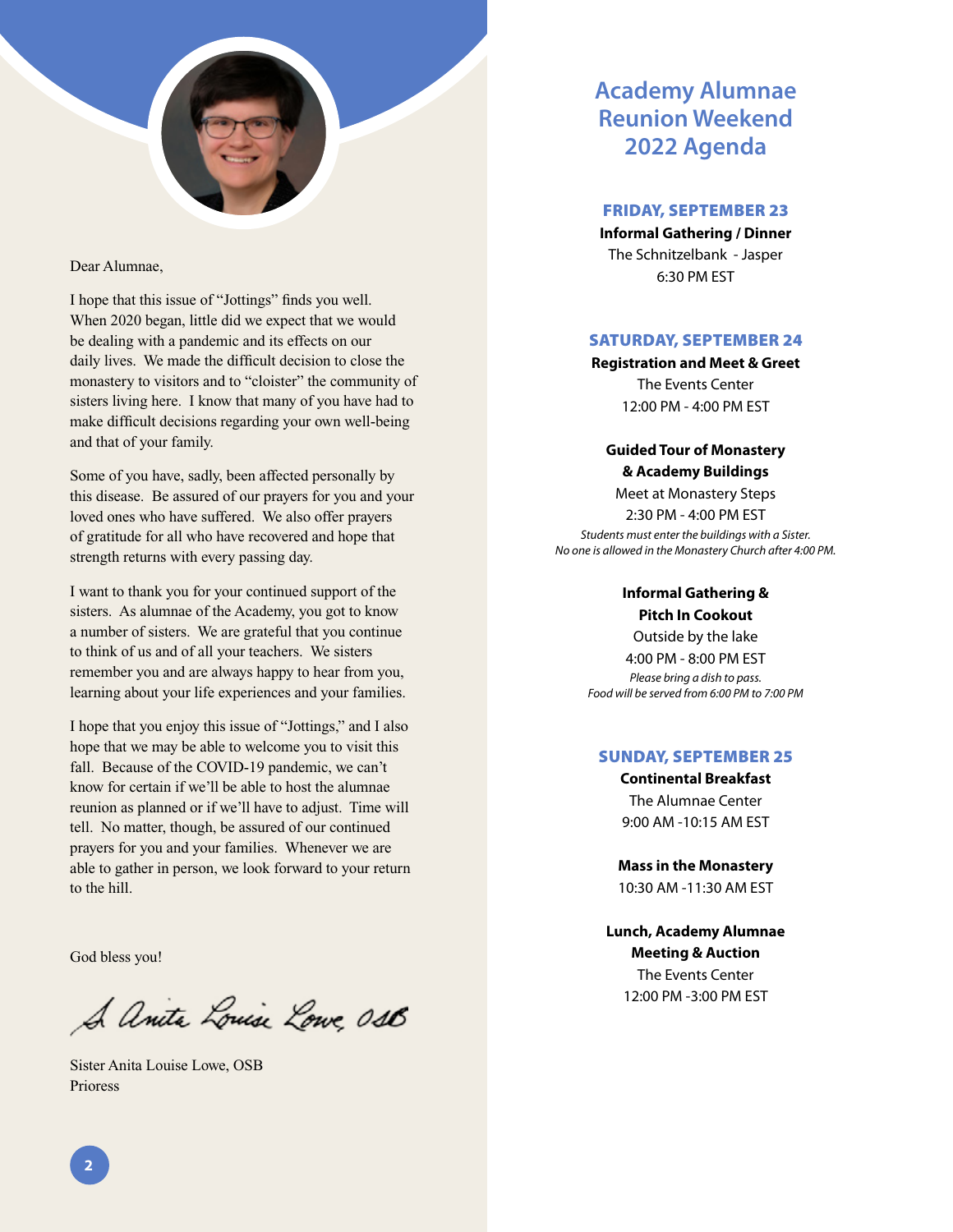# **Register Today for the 2022 Alumnae Reunion September 24 - 25, 2022**

# Name\_\_\_\_\_\_\_\_\_\_\_\_\_\_\_\_\_\_\_\_\_\_\_\_\_\_\_\_\_\_\_\_\_\_\_\_\_\_\_\_\_\_\_\_\_\_\_\_ Address **and a set of the set of the set of the set of the set of the set of the set of the set of the set of the set of the set of the set of the set of the set of the set of the set of the set of the set of the set of th** City \_\_\_\_\_\_\_\_\_\_\_\_\_\_\_\_\_ State \_\_\_\_\_\_\_ Zip \_\_\_\_\_\_\_\_\_\_\_\_ Grad year \_\_\_\_\_\_\_\_\_\_\_\_ Phone \_\_\_\_\_\_\_\_\_\_\_\_\_\_\_\_\_\_\_\_\_\_\_ E-mail  $\blacksquare$

| Alumnae registration and dinners  \$50            |  |
|---------------------------------------------------|--|
| Adult quest at dinner on Saturday  \$15           |  |
|                                                   |  |
| Children 10 and under at dinner on Saturday  \$10 |  |
| Children 10 and under at dinner on Sunday\$10     |  |

### Online registration: alumnae.thedome.org

### **EARLY BIRD REGISTRATION**

To be entered into a special drawing, register before **July 30, 2022**!

**Registration Deadline: August 31, 2022**

### **Please check all that apply:**

# $\Box$  I will attend the Saturday dinner.

 $\Box$  I will bring \_\_\_\_\_\_ adult guests for dinner.

- $\Box$  I will bring children for dinner.
- $\Box$  I will attend the wine and dessert event on Saturday. (adults only)
- $\Box$  I will attend the Sunday dinner.
	- $\Box$  I will bring \_\_\_\_\_\_ adult guests for dinner.
	- $\Box$  I will bring children for dinner.
	- $\square$  \_\_\_\_\_\_ # of meat meals
	- $\square$  \_\_\_\_\_\_\_ # of vegetarian meals

**Total amount enclosed: \$\_\_\_\_\_\_\_\_\_\_\_\_\_\_\_\_\_\_\_\_\_**

**Mail in registration:** send this form & your check to: **Sisters of St. Benedict 802 E. 10th Street • Ferdinand, IN 47532**

### **Pay in-person upon arrival:** cash or check only

Please complete the registration form and check the box above even if paying in-person. This will provide us with more accurate numbers when confirming with the caterers.

# **2022 Alumnae Reunion September 24 - 25, 2022**

- Register early, the deadline is August 31
- **• Don't forget cash or your checkbook** for Raffle Tickets
- Guided tours of the academic building on Saturday from 2:00 PM - 4:00 PM
- Reserve a hotel room before they're gone

### **Hotels with Room Block & Special Rates:**

**Holiday Inn Express** 2000 Hospitality Drive Jasper, IN 47546 (812) 482-3344 \*\* **MHA/AIC Reunion \***

**Hampton Inn** 355 3rd Ave

Jasper, IN 47546 (812) 481-1888 **MHA/AIC Reunion \*** **Comfort Inn**

123 Scenic Hills Court Ferdinand, IN 47532 (812) 817-0484 **MHA/AIC Reunion \***

**Comfort Inn**

1970 Hospitality Drive Jasper, IN 47546 (812) 556-2888 **MHA/AIC Reunion \***

\* Reservation Code for our discount.

\*\* Must call the Holiday Inn Express directly.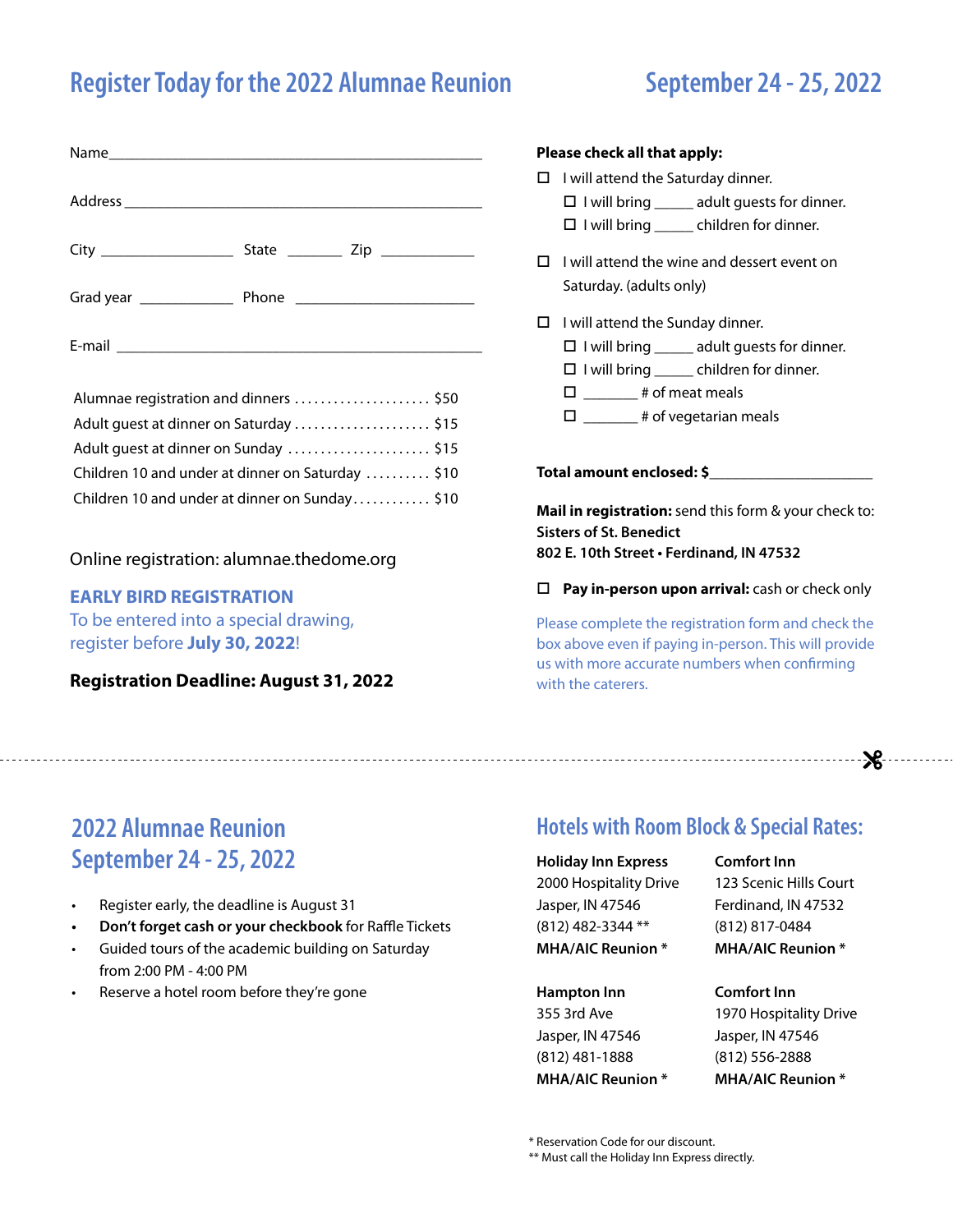# **Regístrese hoy para la reunión de alumnas 2022 24-25 de septiembre de 2022**

| Nombre________________ |  |  |
|------------------------|--|--|
| Domicilio              |  |  |
| Código postal          |  |  |

Clase de \_\_\_\_\_\_\_\_\_\_\_\_ Teléfono \_\_\_\_\_\_\_\_\_\_\_\_\_\_\_\_\_\_\_\_\_\_\_\_

Dirección de correo electrónico

| Registro y cenas de alumnas\$50                     |  |
|-----------------------------------------------------|--|
| Invitado adulto en la cena del sábado\$15           |  |
| Invitado adulto en la cena del domingo\$15          |  |
| Niños de hasta 10 años en la cena del sábado \$10   |  |
| Niños de hasta 10 años en la cena del domingo  \$10 |  |

\_\_\_\_\_\_\_\_\_\_\_\_\_\_\_\_\_\_\_\_\_\_\_\_\_\_\_\_\_\_\_\_\_\_\_\_\_\_\_\_\_\_\_\_\_\_\_\_\_\_\_\_\_

### Registro en línea: alumnae.thedome.org

### **REGISTRACION TEMPRANA**

Para participar en un sorteo especial, regístrese antes del **30 de julio de 2022**!

**Fecha límite de inscripción: 31 de agosto de 2022**

# **Reunión de alumnas 2022 24-25 de septiembre de 2022**

- Regístrese temprano, la fecha límite es el 31 de agosto
- **• No olvide el dinero en efectivo o su chequera** para los boletos de la rifa
- Visitas guiadas al edificio académico el sábado de 14h a 16h
- Reserve una habitación de hotel antes de llegar

### **Por favor, compruebe:**

- □ Asistiré a la cena del sábado.
	- $\square$  Traeré a \_\_\_\_\_ invitados adultos para la cena.
	- $\square$  Traeré a  $\square$  niños para cenar.
- □ Asistiré al evento de vinos y postres el sábado. (Soló para adultos)
- Asistiré a la cena del domingo.
	- Traeré a \_\_\_\_\_ invitados adultos para la cena.
	- $\Box$  Traeré a \_\_\_\_\_\_ niños para cenar.
	- \_\_\_\_\_\_\_ # de comidas de carne
	- $\square$  \_\_\_\_\_\_\_ # de comidas vegetarianas

**Monto total adjunto: \$\_\_\_\_\_\_\_\_\_\_\_\_\_\_\_\_\_\_\_\_\_**

**Envíe por correo:** envíe este formulario y su cheque a: **Sisters of St. Benedict 802 E. 10th Street • Ferdinand, IN 47532**

 **Pago en persona a la llegada:** solo en efectivo o con cheque

Complete el formulario de registro y marque la casilla de arriba incluso si paga en persona. Esto proporcionará un número más preciso para los proveedores de servicios de catering.

### **Hoteles con Bloques de Habitaciónes y Tarifas Especiales:**

### **Holiday Inn Express**

2000 Hospitality Drive Jasper, IN 47546 (812) 482-3344 \*\* **MHA/AIC Reunion \***

### **Hampton Inn**

355 3rd Ave Jasper, IN 47546 (812) 481-1888 **MHA/AIC Reunion \*** 123 Scenic Hills Court Ferdinand, IN 47532 (812) 817-0484 **MHA/AIC Reunion \***

### **Comfort Inn**

**Comfort Inn**

1970 Hospitality Drive Jasper, IN 47546 (812) 556-2888 **MHA/AIC Reunion \***

\* Código de reserve para nuestro descuento.

\*\* Debe llamar directamente al Holiday Inn Express.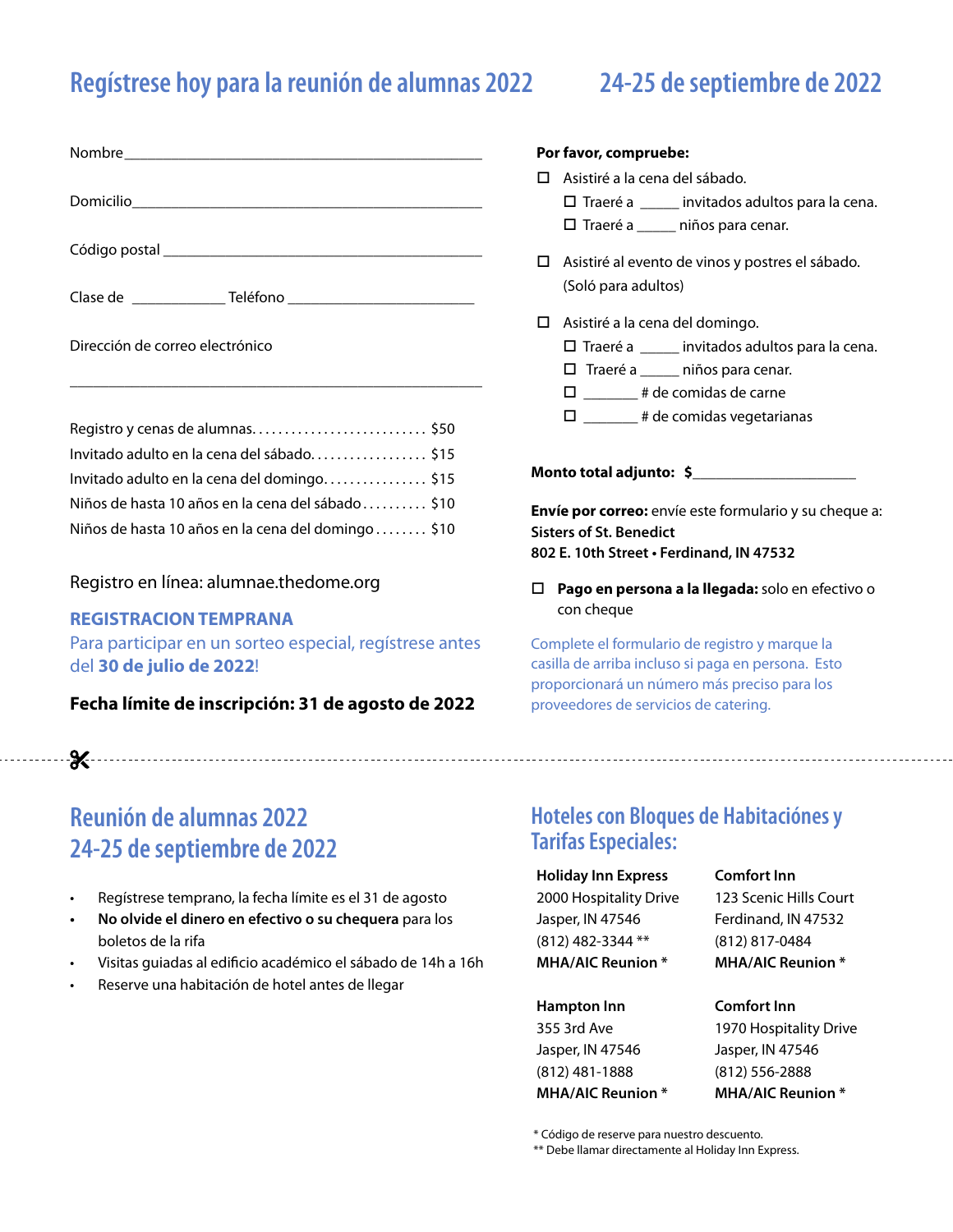

# **Benedictine Hospitality Center**

Find rest and healing, renewal and peace for your body, mind, and spirit at the Benedictine Hospitality Center. For rates and availability, call **(812) 367-1411, ext. 7309**; email **hospitality@thedome.org**; or complete and submit the online form at **thedome.org.**



## **Programs & Retreats**

Come experience one of our spiritual programs and retreats. You can see all our upcoming ones and register for them online at **thedome.org/retreats.**

# What I Wore

# Martha Rasche, Class of 1982

**After a 25-year career in newspapers, Martha Rasche, MHA '82, has been helping seniors write their life stories since 2014. As part of that work, she keeps a blog at TheseAreOurStories.com, documenting parts of others' stories as well as some of her own. To help make ends meet financially, she also works part time at a local thrift store. When we asked her to share one of her blogs with us, she chose this one:**

These days find me sorting donations at the local St. Vincent de Paul store, and not long ago I came upon a large grocery bag filled with old clothing patterns. Butterick, Simplicity, McCall's.

Immediately,

surrounding them.

images surfaced of homemade clothing from my childhood, along with the memories

For a special day of Head Start, Mom made for me what I always considered my "Cheerios" outfit — it was a pair of shorts and a sleeveless top made of bright yellow fabric sprinkled with what looked to me like white "Cheerios" cereal. Near the bottom of the shirt, the side seams were replaced by a couple of white seam-binding ties.

When I was in elementary school, my older sister Barb spent a summer Saturday afternoon sewing me a jumperlike dress of orange, navy and white plaid with big navy buttons. How proud was I when I could wear my new dress to church that very evening!

Another summer, in the days leading up to my sister next to me in age, Rose (MHA '76), going



on a weeklong 4-H reward trip at Purdue University, our sister Clara sewed what seemed like an entire new wardrobe of shorts and blouses for her. (This was the summer of 1974; I remember TV news of President

Nixon's impeachment proceedings blended with the hum of the sewing machine.) I was so jealous! When I earned the same trip a few years later I also got new home-sewn clothing, including a pair of khaki shorts with a snazzy matching vest.

In June of 1975, when I was 11, I spent two weeks with my sister Dorothy (AIC '69), Mom and Great-Aunt Mary driving to California and back, visiting relatives along the way. In rural Nebraska, Mom bought two pieces of flowered cotton material — the perfect, practical souvenir from the local mercantile — from which she sewed me smock tops. One of those smocks, the red one, stuck around for more than 35 years, first in my own school wardrobe and then, much faded, in what my mom wore around the farm.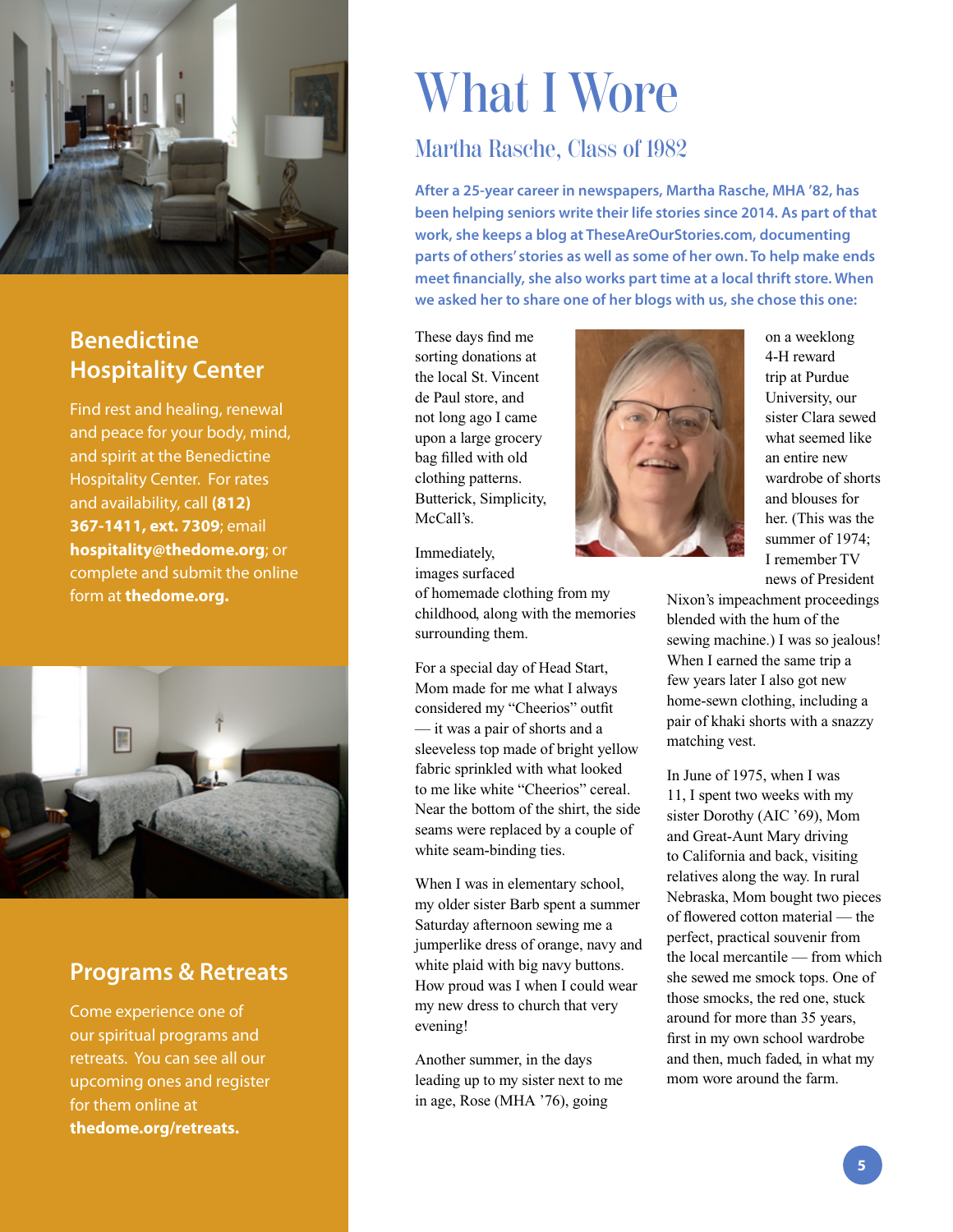# Alumnae Updates

If you have a personal update you'd like to share with your former alumnae, you can visit **alumnae.thedome.org/life-updates/** and fill out the online form.

### CLASS OF 1966

**Mary Catherine "Catie" Thompson (Dauby):** Married for 35 years, spent the last four years living in Kentucky,

and have granddaughter who will soon be two years old.

### CLASS OF 1971

**Margaret Hill (Slaats):** I am retired now, still living in Texas. Sadly, my husband Chuck passed away in August 2021 just a few months short of our 40th anniversary. I still enjoy substitute teaching occasionally, and I live in a very active over-55 neighborhood with lots of activities nearby.

### CLASS OF 1972

**Deborah Burchard (Eaker):** I am a retired Family Nurse Practitioner, currently a Parish Nurse.

### CLASS OF 1977

**Dianne LeDuc:** I am a Nurse Manager Also an Oblate at the convent and a member of Women of the Rule.

### CLASS OF 1979

**Angela Eisele:** I am now retired from federal law enforcement.

### CLASS OF 1987

**Jennifer L. Stuecker:** I am very grateful for my life, family, friends, animals, and job. Looking forward to September and our 35th MHA reunion!

### CLASS OF 1988

**Rydberg (Mott):** My husband and I just downsized as all 3 kids are grown. We spend time between our Rockford home and our cabin in northern Minnesota.

### CLASS OF 1990

**Elizabeth Churnesky (Darish):**  Married for 24 years with 1 child (Ava), who keeps us busy with volleyball and pole vaulting. MHA will always be a special place. We have a ton of great memories!

### CLASS OF 1991

**Saluja Varghese Goldman:**

### CLASS OF 1992

**Liz Watkins:** I have lived in South Florida the last 12 years. I recently got a promotion in the school district. I am a Learning Team Facilitator and I am coaching the teachers.

### CLASS OF 1993

**Shaily Gupta:** We are settled in Florida for a couple of years at least. Both of my children are off to college so my husband and I are adjusting to being empty nesters.

### CLASS OF 1994

**Tamara Tiefel (Rossi):** Married with 2 kids and living in Florida.

### CLASS OF 1996

**Jackie Daniels (Perry):** Loving life, but I miss my MHA family. Always and forever.

### CLASS OF 1999

**Amy Conrey Andreas:** Still living and working within the boundaries of the Blackfeet Nation/eastern slopes of Glacier National Park...just finishing up my 22nd year of teaching. I am currently the librarian at Browning High School. I am the mother of a wonderful 13 year old daughter who I wish had the opportunity to go to MHA! I love and miss all my sisters from MHA!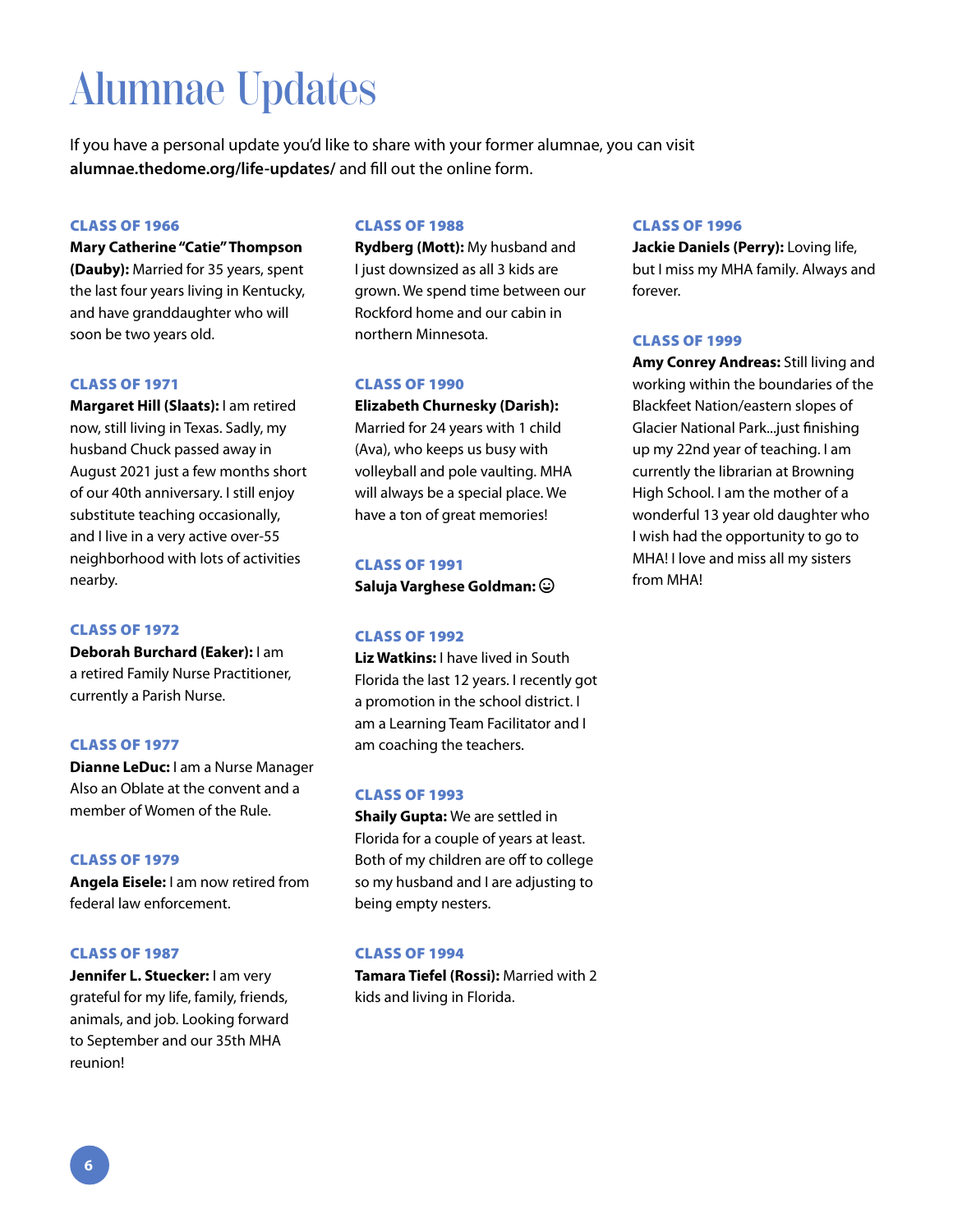# May They Rest In Peace

### ALUMNAE

**Wilma Kay (Alvey) Damin, 1955 Neoma (Bartley) Eckerle, 1943 Sr. Mary Benet Goodrum, 1952 Maryann (Ryan) Hesler, 1964 Sr. Mary Karen Hill, 1953 M. Gayle McGinnis, 1972 Heidi La Nae Nestrick, 1986 Ann (Emge) Northern, 1970 Eugenia (Hoffman) Rahman, 1953 Doraine E. (Whitcomb) Richard, 1952 Elizabeth Ann "Betty" (Bartley) Roos, 1948 Mary Martha Schafer, 1978 Sr. Theresita (Imelda) Schenk, 1938 Celene (Matheis) Schott, 1956 Alice Catherine Schroering, 1948 Jeanne (Murphy) Simpson, 1961 Sr. Joanna (Iona Marie) Trainer, 1950 Theresa M. (Kloeck) Wahl, 1948**

### FACULTY & STAFF

**Sr. Ruth Ellen Doane, S.P. Carol L. Pigman Sylvia (Krampe) Spencer**

### FAMILY OF ALUMNAE

**John Abernathy** *Husband of Kathleen Ann (O' Connell) Abernathy, 1966*

**Ronald Alstadt** *Husband of faculty member Carolyn Alstadt Father of Mary Alstadt, 1982*

**Leonard Joseph Borha,**  *Brother of Firma (Borha) Young, 1954*

**Dave Eckert** *Husband of Barbara (Vogler) Eckert, 1960 Father of Kristie Eckert, 1989*

**Rick Fritz** *Husband of Carol Jean (Parson) Fritz, 1960*

**Ed Geiss** *Husband of Pat (Thompson) Geiss, 1960*

**Bernard Hezik** *Husband of Judith A. (Pomrenke) Hezik, 1981*

**Robert Kissel** *Brother of Sr. Mary George (Mary Barbara) Kissel, 1941*

**Kent Kunz**  *Husband of Judy (Jochem) Kunz, 1959*

**John Joseph Kennedy**  *Father of Kathleen (Kennedy) Keilman , 1982*

**Martha Mott** *Mother of Catherine (Mott) Rydberg, 1988*

**Marly Sablik**  *Husband of Beverly (Shively) Sablik, 1957*

**Marilee Smith** *Mother of Michelle (Smith) Jankowski, 1985*

**Rosemary Watkins** *Mother of Liz Watkins, 1992*

**Bill W. Whitehouse** *Husband of Patricia "Patty" (Stipper) Whitehouse, 1967*

# Volunteer Opportunities

Multiple opportunities to help the Sisters are available. They are always looking for support and help with the following:

### **GARDENING**

Keep the monastery grounds clean and pristine by tilling, planting, weeding, mulching, harvesting and tree trimming.

### **MAINTENANCE & HOUSEKEEPING**

There are opportunities for painting, pressure washing, moving furniture, washing cars, cleaning and more.



### **THE BAKERY**

Be part of the inner circle of the Monastery Baked Goods by making, dusting, sorting, or packaging our products for sale to the public. They're busiest October through December.

### **CHRISTKINDLMARKT**

During this annual mid-November festival, you can volunteer to sell Monastery Baked Goods, or be a greeter or helper in the Monastery Gift Shop or Event Hall throughout Christkindlmarkt weekend.

To learn more or volunteer, contact Sister Doris Schepers by email at **dschepers@thedome.org** or call **812-367-1411, ext. 2821**.



**Find us online at alumnae.thedome.org** 802 E 10th St., Ferdinand, IN 47532-9239